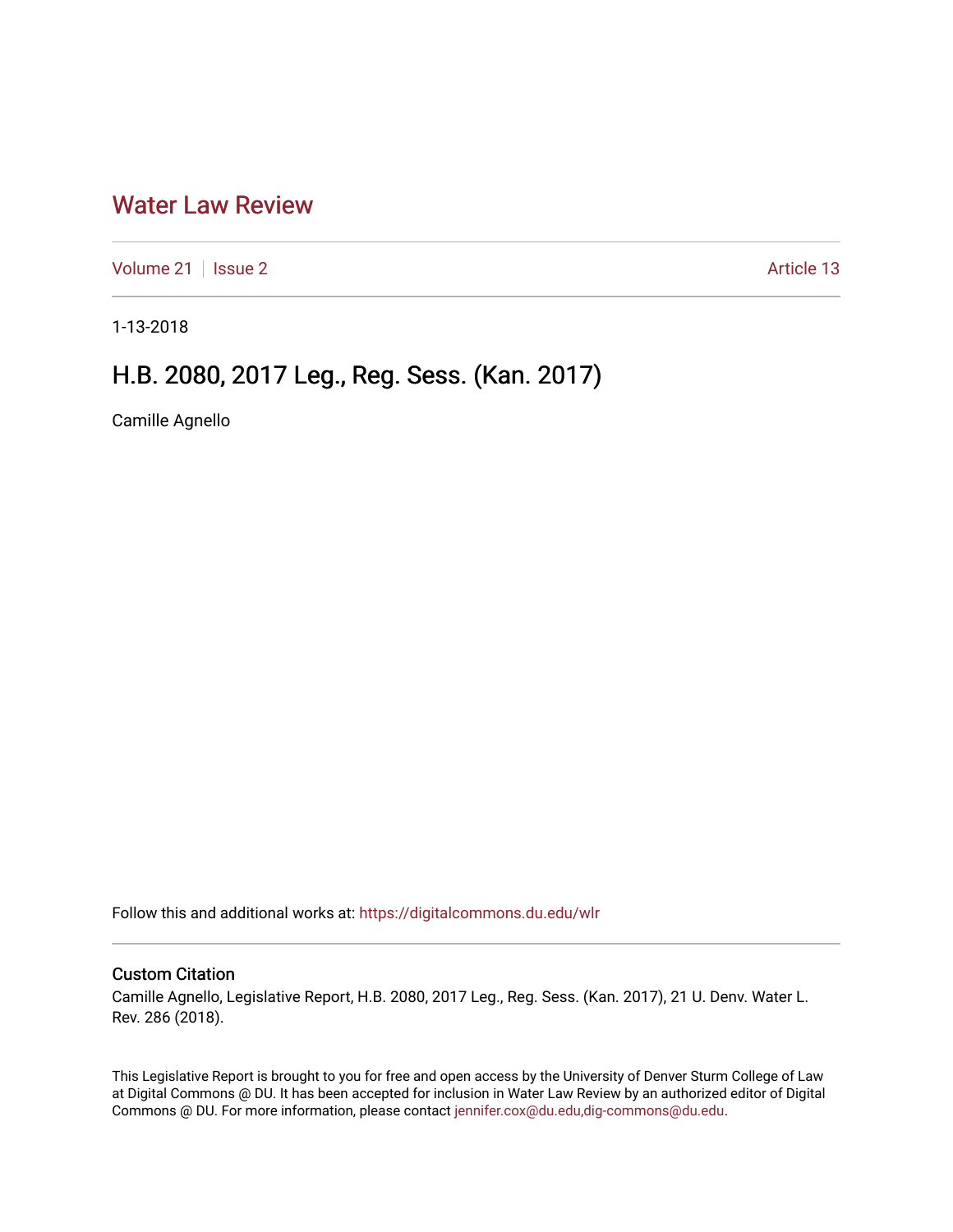days of the issuance of the order or the Chief Engineer's failure to act. This initial appeal to the Chief Engineer would now fall under the Kansas Administrative Procedure Act. After the Chief Engineer submits his decision, the user can then choose to appeal to the Secretary within thirty days of issuance of the order. This amendment removes the confusion about where the user should appeal first, as well as ensuring there **will** be a record available **if** the water user does appeal to the Secretary. The amendment retains the opportunity of the aggrieved user, after review and decision **by** the Secretary, to appeal to the **dis**trict court under the Kansas Judicial Review Act.

HB **2312** neither adds nor removes any due process rights for the aggrieved water user. Rather, it clarifies and streamlines the process **by** codifying the existing process of appealing to the Chief Engineer and specifying the order of steps in the appeals process. Aggrieved water users can now confidently enter the appeals process without concern over where to appeal first. Additionally, the bill eliminated needless delay resulting from lack of an evidentiary record upon appeal to the Secretary.

### *Kathleen Ai-senault*

H.B. **2080, 2017 Leg.,** Reg. Sess. (Kan. **2017)** (providing for the reinstatement of forfeited benefit units in rural water districts).

Kansas House Bill **2080** ("HB **2080")** addresses when rural water districts must reinstate forfeited benefit units. **A** benefit unit is a property right that entitles a landowner to receive water service in a rural water district. Although an infrequent occurrence, a benefit unit may be forfeited after six months of nonpayment to the rural water district.

HB **2080** amends Kansas statute 82a-621 to provide for the reinstatement of forfeited benefit units. The bill allows a landowner with a forfeited benefit unit to regain their benefit unit **by** paying the rural water district all unpaid fees and charges, including any fees and charges that have accrued since the date of forfeiture. The bill restricts the amount of these reinstatement fees to not more than twenty percent of the district's current new benefit unit fee. The statute does not apply to forfeitures other than delinquent payment, such as a voluntary forfeiture of a benefit unit.

The Committee on Water and Environment introduced HB **2080** on January **18, 2017.** On February **23, 2017,** the House passed the first version in a vote of 112 to **13.** The Senate passed the final version in a vote of forty to zero on March **23, 2017.** Forner Governor Brownback approved **and** signed the **bill** on April **18, 2017.** The **bill** passed with relative ease because there was no vocal opposition to it.

The **bill** originates from series of lawsuits filed on behalf of landowners who bought land in rural water districts only to discover that, because title searchers and realtors do not check the status of the benefit units, the benefit units had been forfeited as a result of non-payment or abandonment. In many cases, had the landowner known about the cost of a benefit unit replacement fee (typically \$4,000), he or she would have negotiated for a reduced price because land in rural Kansas is useless without the right to water service.

Gary Hanson, representing the Kansas Rural Water Association, explained that the statute, as it stood before this **bill, did** not equip stakeholders with a fair